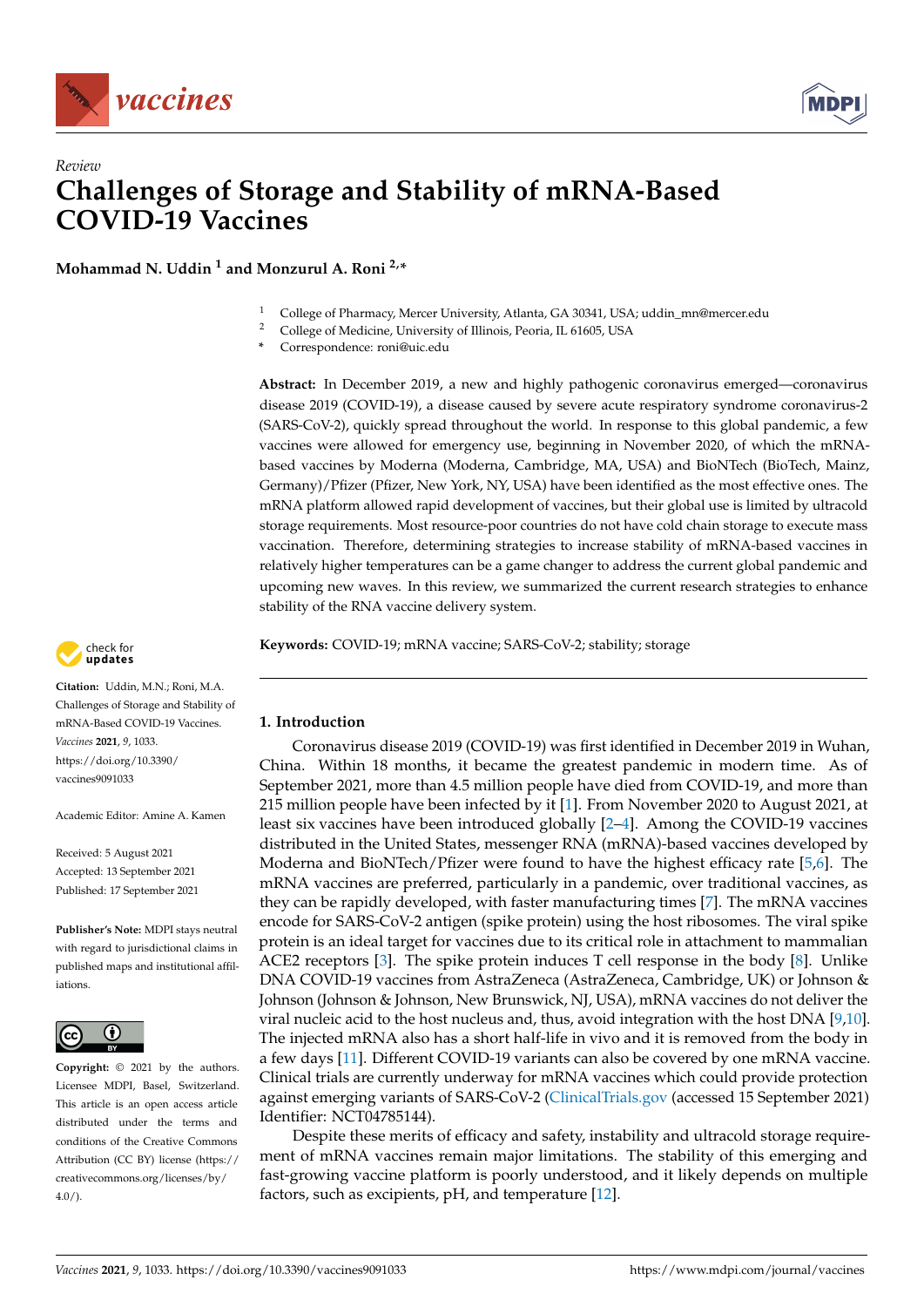Stability of mRNA vaccines can be impacted, to some extent, by encapsulating mRNA in lipid nanoparticles (LNP) [\[13,](#page-7-6)[14\]](#page-7-7). Although vaccines from different manufacturers use LNP as a carrier for mRNA, their storage conditions are different (Table [1\)](#page-1-0). BioNTech/Pfizer COVID-19 vaccine requires storage at  $-80$  °C with a shelf life up to 6 months, whereas the Moderna COVID-19 vaccine requires storage at  $-20$  °C with the same shelf life. Special packaging with dry ice is used for the BioNTech/Pfizer vaccine during transport. The difference in storage conditions is likely related to extra precautions by BioNTech/Pfizer. Recent stability study data submitted by Pfizer to the European Medicines Agency (EMA) suggests that BioNTech/Pfizer vaccines have similar shelf life (30 days) to Moderna's vaccine when refrigerated at  $2-8$  °C [\[15\]](#page-7-8). Apart from this recently released storage guideline from the EMA, further stability data are not available in the public domain.

<span id="page-1-0"></span>

| Developer                    | Moderna                                            | <b>Pfizer/BioNTech</b>                                                | CureVac                                            | Walvax                                                     |
|------------------------------|----------------------------------------------------|-----------------------------------------------------------------------|----------------------------------------------------|------------------------------------------------------------|
| Name                         | mRNA-1273                                          | <b>BNT162b2</b>                                                       | CVnCoV                                             | ARCoV                                                      |
| Country of origin            | <b>USA</b>                                         | USA and Germany                                                       | Germany                                            | China                                                      |
| Active ingredient            | Modified mRNA encoding viral<br>spike glycoprotein | Modified mRNA encoding viral<br>spike glycoprotein                    | Unmodified natural<br>mRNA encoding<br>viral spike | mRNA encoding viral<br>receptor binding<br>domain of spike |
| Vector                       | <b>LNP</b>                                         | <b>LNP</b>                                                            | glycoprotein<br><b>LNP</b>                         | glycoprotein<br>LNP                                        |
| Excipients                   | Ionizable cationic lipid (SM-102)                  | Ionizable cationic lipid<br>$(ALC-0315)$                              | Ionizable lipid<br>(unknown)                       | Ionizable lipid<br>(unknown)                               |
|                              | Helper lipids (DSPC,<br>Cholesterol)               | Helper lipids (DSPC,<br>Cholesterol)                                  | Helper lipids<br>(phospholipid,<br>cholesterol)    | Helper lipids (DSPC,<br>Cholesterol)                       |
|                              | PEG lipid (PEG-DMG)                                | PEG lipid (ALC-0159)<br>Buffer (monobasic potassium                   | PEG lipid                                          | PEG lipid (PEG-DMG)                                        |
|                              | Buffer (Tris)                                      | phosphate, dibasic sodium                                             | No data                                            | Citrate buffer                                             |
|                              | Salt (Sodium acetate)                              | phosphate dihydrate)<br>Salt (Sodium chloride,<br>potassium chloride) | No data                                            | No data                                                    |
| pH                           | Sucrose<br>$7 - 8$                                 | Sucrose<br>$7 - 8$                                                    | No data                                            | No data                                                    |
| Diluent                      | None                                               | Mixed with saline before<br>administration                            | Saline                                             | Saline                                                     |
| Shelf life (Frozen<br>state) | Up to 6 months at $-20$ °C                         | Up to 6 months at $-80$ to $-60$ °C                                   | Up to 3 months at<br>$-60 °C$                      | No data                                                    |
| Shelf life $(2-8 °C)$        | Up to 30 days                                      | Up to 5 days or 31 days (EMA<br>guideline)                            | Up to 3 months at<br>$5^{\circ}C$                  | No data                                                    |
| Shelf life (Room temp)       | Up to $12h$                                        | Up to 2 h before dilution and up<br>to 6 h after dilution             | Up to $24h$                                        | Up to 7 days                                               |

**Table 1.** Comparison between mRNA vaccines against COVID-19.

Another LNP-based mRNA vaccine CVnCoV was developed by CureVac (CureVac, Tübingen, Germany) which can be stored at much warmer temperatures (5  $\degree$ C) for at least three months (Table [1\)](#page-1-0) [\[13\]](#page-7-6), indicating better thermostability compared to vaccines from Moderna or BioNTech/Pfizer. CureVac's vaccine used the same LNP platform of Pfizer/BioNTech with a different kind of synthetic mRNA. The mRNA (encoding viral spike protein) used by CureVac's COVID-19 vaccine did not go through nucleoside modification like its rivals [\[16\]](#page-7-9). Unfortunately, CureVac's COVID-19 vaccine candidate, which used a smaller dose (12  $\mu$ g) than Pfizer's (30  $\mu$ g), showed poor efficacy (47%) in the phase 2b/3 trial [\[17\]](#page-7-10). The reasons for the unexpected low efficacy are unclear. A new mRNA LNP vaccine developed by Walvax (Walvax, Kunming, China) (ARCoV), undergoing a phase 3 clinical trial [\(ClinicalTrials.gov](ClinicalTrials.gov) Identifier: NCT04847102), showed promising thermostability. This vaccine employed nucleoside modified the mRNA encoding viral receptor binding domain (RBD) [\[7,](#page-7-0)[18\]](#page-7-11). The RBD is a part of the S1 subunit of the SARS-CoV-2 spike protein. While the other three vaccines generate antibodies directed at the complete spike protein that contains both S1 and S2 subunits, Walvax's vaccine generates antibodies against RBD only (Table [1\)](#page-1-0). The LNP platform of Walvax's vaccine seems identical to Moderna and Pfizer (Table [1\)](#page-1-0). Walvax's COVID-19 vaccine can be stored for longer periods at room temperature compared to other mRNA vaccines (7 days vs. 2–24 h). The reasons for better thermostability of Walvax's vaccine are not known.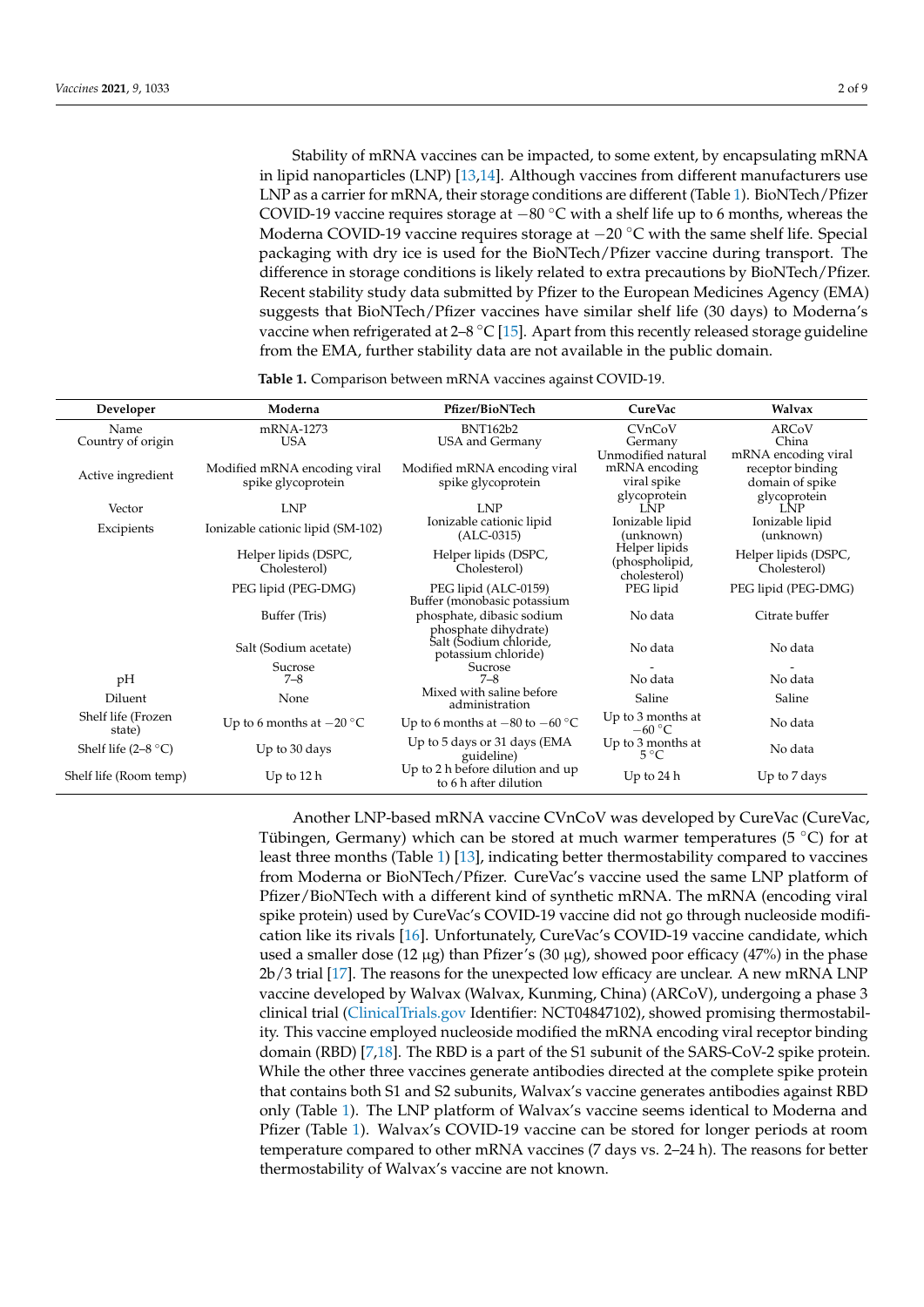Ultra-cold storage requirements and short shelf life slow down the distribution of Moderna and BioNTech/Pfizer COVID-19 vaccines mostly in resource poor countries of the world. Maintaining ultra-cold storage conditions is expensive and difficult to arrange in areas of the world with limited resources. Due to the short shelf life of these vaccines and vaccine hesitancy among the U.S. population, many expired COVID-19 vaccines end up discarded. Globally, about half of the vaccines are wasted due to improper temperature control [\[19\]](#page-7-12). One of the challenges is to develop a clinically effective thermostable mRNA vaccine, which can be stored for a longer period without high storage costs. In this review, we highlight the findings in the current literature that explore potential strategies of developing thermostable RNA vaccine delivery systems.

## **2. Stability of mRNA**

An mRNA-based vaccine is a new and promising platform that can be prepared, comparatively, in a short period of time. However, its use is limited due to stability issues. mRNA is highly susceptible to RNase enzymes, which degrade it easily [\[11\]](#page-7-4). Therefore, it requires extreme sterile conditions of an RNase-free environment in preparation, storage, and administration. All equipment used for these three stages must be sterile. However, contrary to popular belief, RNA is considerably thermodynamically stable in vitro [\[11\]](#page-7-4). RNA is more thermostable, but more susceptible to oxidation than DNA [\[20\]](#page-7-13). It is the only biological molecule that can be heated (up to  $90^{\circ}$ C) or frozen, lyophilized, precipitated, or resuspended in aqueous media without damage. Lyophilized RNA becomes active upon resuspension with water. In vitro stability of RNA is reduced by RNase enzyme in the ve-hicle [\[11\]](#page-7-4). RNA is susceptible to hydrolysis at a pH higher than 6. RNA solutions prepared RNase-free, neutral to a slightly acidic medium, have good stability [\[11\]](#page-7-4). In vivo, RNA is degraded by RNases, endonucleases, and 5' exonucleases [\[21\]](#page-7-14). There are also several cofactors, such as helicases, polymerases, and chaperones, which are responsible for RNA degradation [\[21\]](#page-7-14). Encapsulation of mRNA by LNP is believed to provide protection against enzymatic degradation. However, RNA hydrolysis may increase in LNP if cationic lipid lowers the pKa of ribose  $2'$  hydroxyl group [\[22\]](#page-7-15). For RNA vaccines, it is critical to protect the integrity of the complete molecule as a single abnormality can stop translation [\[23\]](#page-7-16).

#### **3. Strategies for Enhancing mRNA Vaccines Stability**

Optimization of an mRNA sequence and vector selection play important roles in the development of a stable mRNA vaccine formulation. The removal of the aqueous phase by freeze-drying can also play a critical role in the stability. In the following section, we briefly discuss three approaches that have been successfully employed to stabilize mRNA vaccines.

#### *3.1. mRNA Modification*

Mature mRNA contains a protein-encoding region (open reading frame) and noncoding regulatory regions, including  $5'$  cap structure,  $\bar{5}'$  and  $\bar{3}'$  untranslated regions (UTRs), and poly(A) tail at the 3' terminus. For vaccine preparations, mRNA is transcribed in vitro and the sequence of the synthetic mRNA is optimized as part of formulation development. Both coding and non-coding regions can be optimized or modified to improve the stability, immunogenicity, and translation efficiency of mRNAs [\[9\]](#page-7-2). Protein-encoding regions can be modified by different approaches, including incorporation of nucleoside-modified RNA, sequence-engineered mRNA, and self-amplifying mRNA. For example, replacement of uridine with pseudouridine in the coding region reduced degradation by RNase in a nucleoside-modified approach [\[9\]](#page-7-2). Both Moderna and Pfizer modified the mRNA encoding viral spike protein by replacing natural residues with two consecutive prolines at amino acid positions K986 and V987 for their COVID-19 vaccines [\[5](#page-6-3)[,6,](#page-6-4)[8\]](#page-7-1). The modification allowed stabilization of the spike on the virus particle in its 'pre-fusion' conformation. An example of sequence-engineered mRNA is maximizing guanosine/cytosine content in the protein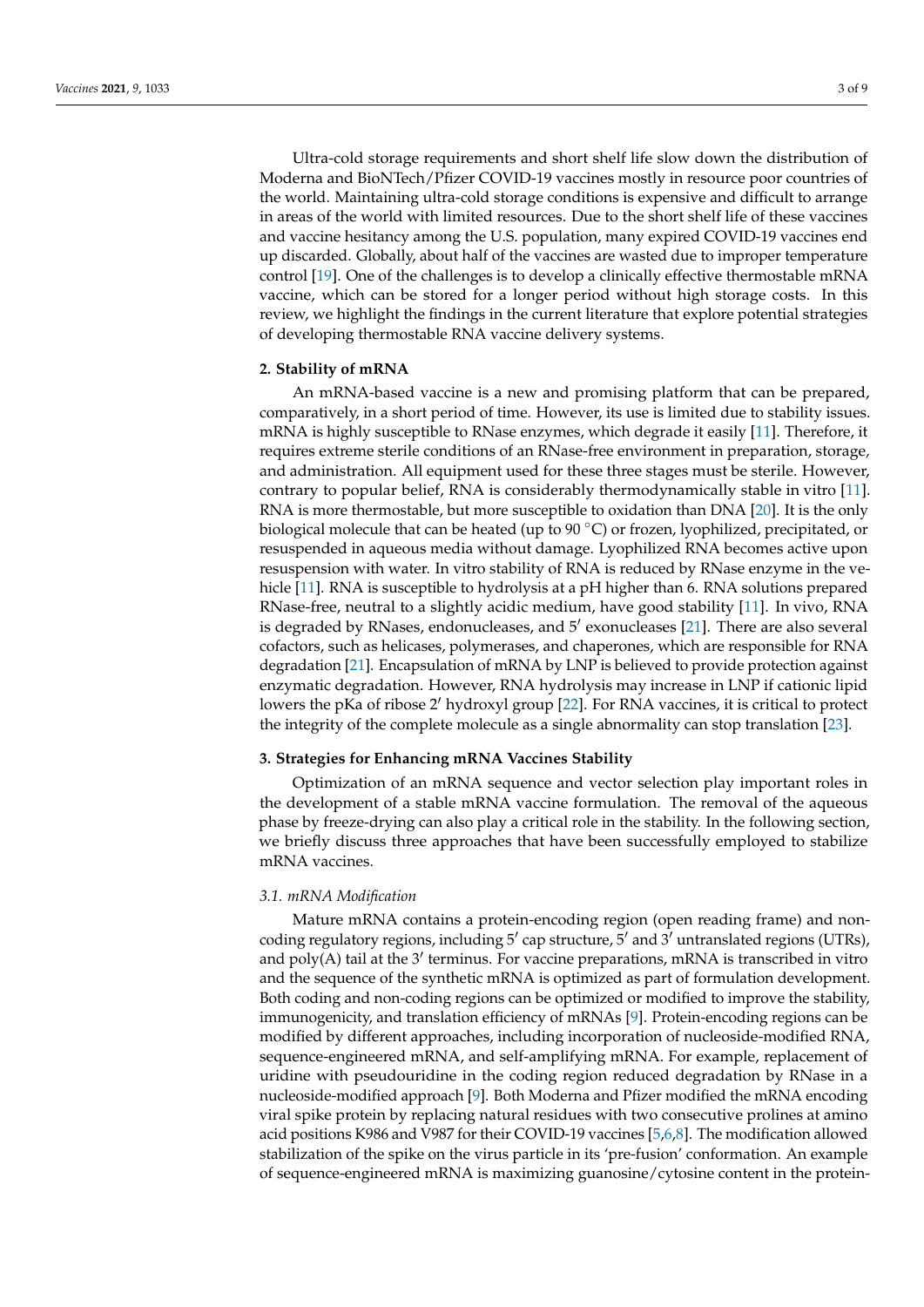encoding region of mRNA. Self-amplifying mRNA encodes the desired antigen and viral replicase, which significantly increase antigen expression.

Modifications of the non-coding regulatory regions also increase resistance against degradation by RNase and exonuclease. Common approaches, such as 5'-cap modification and elongation of poly(A) tail, have been applied to optimize COVID-19 mRNA vaccines [\[24\]](#page-7-17). The processes of mRNA modification have been discussed elsewhere in more detail [\[9](#page-7-2)[,14](#page-7-7)[,25\]](#page-7-18). Although all of these modifications can potentially improve the in vivo stability of mRNA, naked mRNA without any carrier has limited use in vaccination due to poor cell penetration.

It should be noted that the COVID-19 vaccine (CVnCoV) developed by CureVac used sequence optimized, capped, chemically unmodified mRNA [\[16\]](#page-7-9). It is not clear whether the use of unmodified mRNA helped improve thermal stability of CureVac's vaccine. Initial studies from CureVac revealed frequency and intensity of adverse effects—headaches, fatigue, myalgia, and chills increased with higher dose levels, which prompted the use of a low dose (12  $\mu$ g) for the clinical trial [\[17\]](#page-7-10). Pfizer initially tested both unmodified (3–30  $\mu$ g) and modified mRNA  $(10-100 \mu g)$  vaccines in clinical trials and found that unmodified mRNA produced adverse effects, such as local site reaction, fever, and fatigue at lower doses than the modified ones [\[6\]](#page-6-4). Although likely more thermostable, the adverse effects of vaccines based on unmodified mRNA are major shortcomings. Based on the low efficacy of their first-generation COVID-19 vaccine [\[17\]](#page-7-10), CureVac later designed a secondgeneration vaccine (CV2CoV) containing unmodified mRNA with multiple changes in the noncoding region. The CV2CoV showed increased protein expression in vitro and robust immunogenicity in preclinical studies compared to CVnCoV [\[26](#page-7-19)[,27\]](#page-7-20).

## *3.2. Viral and Non-Viral Vectors*

Naked unprotected mRNA has poor cellular absorption due to its hydrophilic nature, high molecular weight, and high negative charge. Therefore, encapsulation of mRNA in different carriers or vectors has been studied to increase intracellular delivery. Vectors can be viral or non-viral. Viral vectors are genetically modified viruses containing genes of a virus partially or completely replaced by antigen-encoding RNA. Different RNA viruses, such as alphavirus, picornavirus, and flavivirus, have been used as vectors for mRNA delivery [\[28](#page-7-21)[–30\]](#page-7-22). Some disadvantages of viral vectors include possible allergic reactions and host genome integration of viral vectors [\[31](#page-7-23)[,32\]](#page-7-24).

Non-viral vectors can be classified as polymer-based, lipid-based, or hybrid. Biodegradable polymers are commonly used to develop nanoparticle formulations. However, biodegradable polymers such as poly(lactic-co-glycolic acid) (PLGA), cannot effectively encapsulate negatively charged mRNAs [\[25\]](#page-7-18). To form a stable complex with mRNA, positively-charged cationic polymers, such as polyethylenimine (PEI) or its derivatives, are more effective [\[33\]](#page-7-25). These hydrophilic polymers have been used as mRNA vectors, but their use has been limited due to toxicity. The toxicity was reduced by conjugating PEI with cyclodextrin [\[34\]](#page-7-26). Polymer-based mRNA delivery is also limited by poor correlation between polymer structure and transfection ability.

LNPs are more commonly used for RNA delivery [\[6,](#page-6-4)[11,](#page-7-4)[14,](#page-7-7)[16\]](#page-7-9). Pfizer and CureVac's COVID-19 vaccines use a LNP platform developed by Acuitas Therapeutics [\[11\]](#page-7-4), which contains ionizable lipid, PEG lipid, cholesterol, and neutral/helper lipid (Table [1\)](#page-1-0). Ionizable lipids are cationic at acidic pH, but they have a neutral charge at the physiological pH. This property is utilized to encapsulate mRNA at acidic pH and to reduce toxicity at neutral pH in the physiological environment. The ionizable lipids are composed of an amine head group and multiple hydrophobic tails joined together by a linker group. Ionizable cationic lipids have been widely studied for delivery of nucleic acids [\[25\]](#page-7-18). The mRNA COVID-19 vaccine developed by Moderna used a proprietary ionizable lipid (SM-102) to form a stable complex (lipoplex) with the negatively charged mRNA. Ionizable lipid developed by Moderna has increased biodegradability and drives immunogenicity of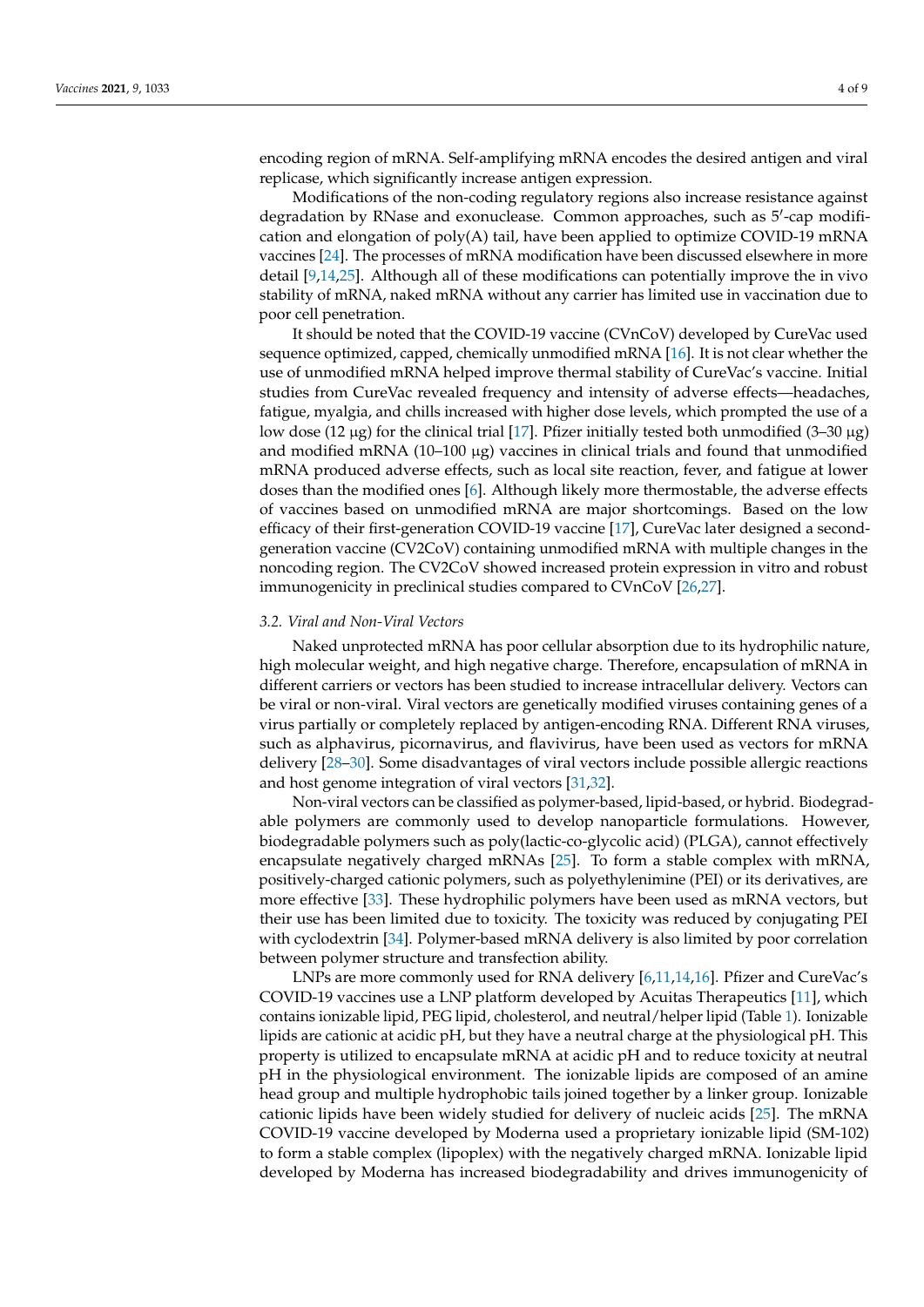their LNPs [\[35\]](#page-7-27). Faster elimination of biodegradable ionizable lipid improves tolerability without compromising immune response [\[36\]](#page-7-28).

PEG lipids are added to prevent aggregation, thereby improving physical stability of LNP. Other helper lipids, such as cholesterol and 1,2-distearoyl-sn-glycerol-3-phosphatidylcholine (DSPC), are added to the formulation to improve rigidity of particles [\[9,](#page-7-2)[37\]](#page-7-29), therefore improving integrity in vivo (Table [1\)](#page-1-0). Among the different kinds of vectors, the stability of the mRNA LNP complex is poorly understood. The LNP can be unstable during freeze–thaw cycles and their shapes and encapsulation capacity may change at high temperature [\[11\]](#page-7-4). Components of LNP, such as DSPC and ionizable lipids, are susceptible to temperature and pH-dependent hydrolysis [\[14\]](#page-7-7). Impurities in PEG lipid may cause oxidation of cholesterol used in the LNP [\[38\]](#page-8-0).

Storage guidelines from EMA indicate that both Moderna and BioNTech mRNA vaccines are stable in frozen condition up to 6 months at −25 ◦C, up to 30 days at refrigerator temperature (4  $\degree$ C), and up to 6 h at room temperature. A COVID-19 mRNA vaccine candidate from Walvax (ARCoV) claims to retain in vivo delivery efficiency for at least 7 days when stored at room temperature [\[7\]](#page-7-0). However, the transfection efficiency was significantly decreased after storing at 37 °C for 7 days. Besides vaccines, LNP containing ionizable lipid, cholesterol, PEG lipid, and DSPC have been utilized to deliver siRNA in FDA approved formulation of Onpattro [\[14\]](#page-7-7). The shelf life of Onpattro is 3 years at refrigerator temperature (2–8  $\degree$ C), indicating the extreme cold storage temperature for COVID-19 mRNA vaccines is dictated by the unstable nature of mRNA, not the instability of LNP.

Apart from ionizable lipids, cationic lipids composed of tertiary or quaternary amines have been used as carriers of mRNAs. In one study, nanostructured lipid carriers consisting of cationic lipid (DOTAP) alone showed stability of particle size and lipid composition for two years at refrigerator temperature. Upon complexation with RNA, the nanostructured lipid carrier was able to maintain RNA integrity of the complex only for five weeks at refrigerator temperature [\[39\]](#page-8-1). Cationic lipids tend to have reduced efficacy due to possible protein binding in vivo. Furthermore, inflammatory reaction and toxicity are observed with cationic lipid formulations [\[40,](#page-8-2)[41\]](#page-8-3).

In LNP, mRNA forms a complex with ionized lipids, whereas liposomes have a lipid bilayer with an aqueous core. Degradation of mRNA is higher in the presence of water, which makes liposomes less likely to be stable than LNP [\[14\]](#page-7-7). Notably, a stable mRNA vaccine was developed with liposomes [\[42\]](#page-8-4), but it is not known whether the shelf life of liposomal vaccines will be longer than LNP vaccines.

Lipid-polymer hybrid nanoparticles (LPHNP) represent a potential delivery system that combines the merits of both systems [\[25\]](#page-7-18). The LPHNP has shown promising initial results in delivering mRNA [\[43–](#page-8-5)[45\]](#page-8-6). Common lipids used in LPHNP are 1,2-Dioleoyl-3 trimethylammonium propane, 1,2-dilauroyl-sn-glycero-3-phosphocholine,1,2-distearoylsn-glycero-3-phosphocholine, lecithin, DSPE, and PEG-lipids. On the other hand, PLGA, polycaprolactone, polylactic acid are commonly used polymers in LPHNP. Additionally, a peptide-based vector (RALA) has been combined with a polymer (PLA) to develop peptide-polymer hybrid nanoparticles for mRNA delivery [\[46\]](#page-8-7). The stability of an mRNA vaccine developed by these promising hybrid systems is still unknown.

Cationic peptides, such as protamine, have also been used to develop early mRNA vaccines. A rabies vaccine developed using a protamine-mRNA complex showed outstanding thermostability [\[47\]](#page-8-8). The lyophilized vaccine was stable for 12 months (Table [2\)](#page-5-0) when stored at −80, 5, or 25 °C without loss of efficacy in mice. The mRNA and protamine complex was based on CureVac's proprietary RNActive technology. The lyophilized vaccine was even stable up to 3 months at 70  $°C$ . This lyophilized formulation showed much higher thermostability at room temperature than LNP-based vaccine formulations (Table [2\)](#page-5-0). Unfortunately, the protamine-based rabies vaccine required specialized injection devices in a human clinical trial to produce protective titer. In contrast, the LNP-based rabies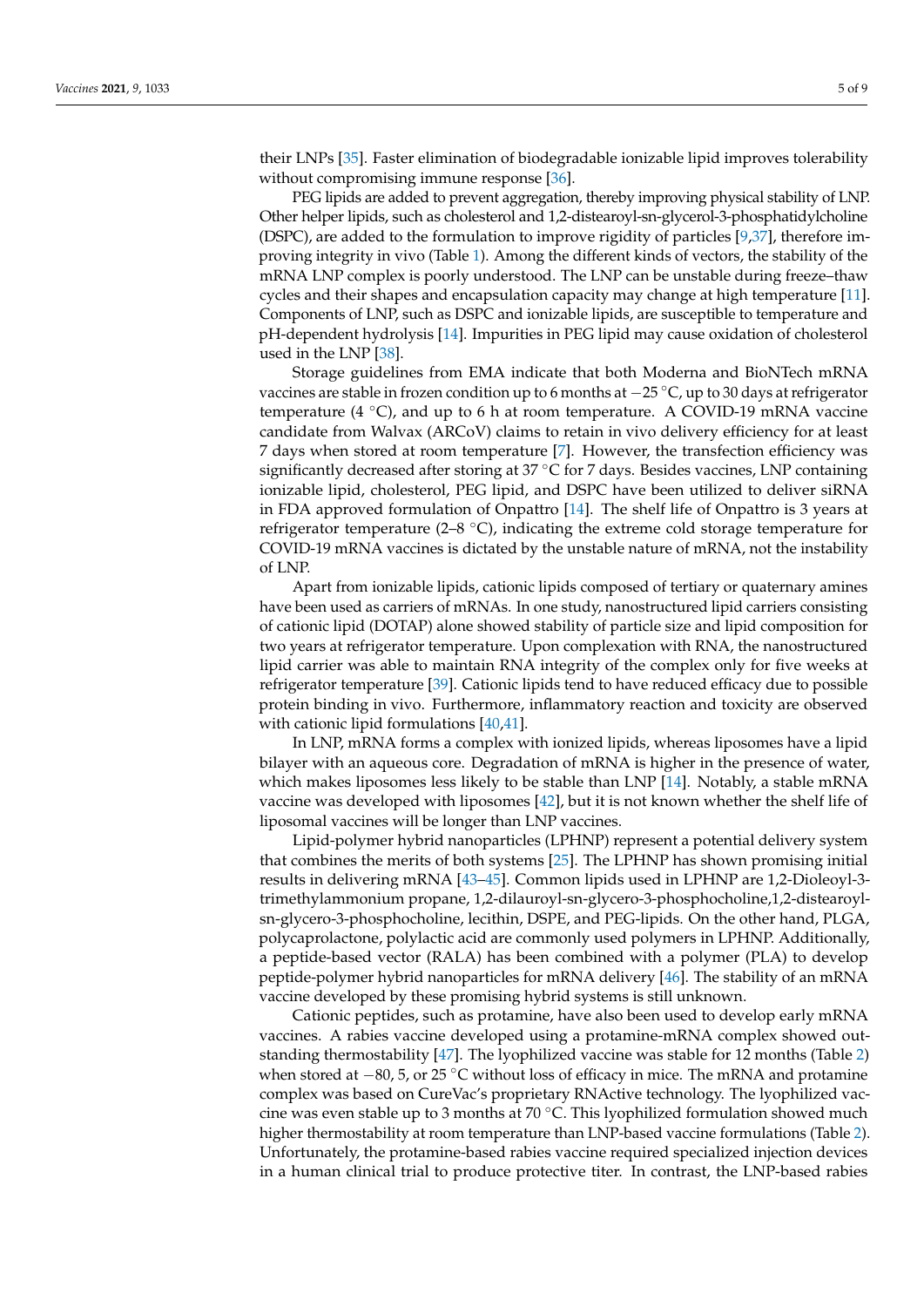vaccine showed better clinical efficacy in both animal and human trials [\[16\]](#page-7-9), suggesting that thermostability and clinical efficacy do not always complement each other.

| Reference                                                                                                                                                                                                                                                                                                                                                                                                                                                                                              | <b>RNA Delivery</b>                             | <b>Suggested Shelf Life</b>                                             | <b>Evidence of Stability</b>                                                                |
|--------------------------------------------------------------------------------------------------------------------------------------------------------------------------------------------------------------------------------------------------------------------------------------------------------------------------------------------------------------------------------------------------------------------------------------------------------------------------------------------------------|-------------------------------------------------|-------------------------------------------------------------------------|---------------------------------------------------------------------------------------------|
| $[48]$                                                                                                                                                                                                                                                                                                                                                                                                                                                                                                 | Self-amplifying<br><b>RNA</b>                   | Lyophilized: 10 months $(4^{\circ}C)$                                   | In vitro protein<br>expression, in vitro<br>transfection efficiency                         |
| [49]                                                                                                                                                                                                                                                                                                                                                                                                                                                                                                   | RNA in LNP                                      | 3 months at liquid nitrogen                                             | In vitro and in vivo<br>mRNA expression,<br>particle size                                   |
| $[47]$                                                                                                                                                                                                                                                                                                                                                                                                                                                                                                 | mRNA-protamine<br>complex                       | Lyophilized: 12 months (25 $^{\circ}$ C)                                | Antibody analysis,<br>challenge infection                                                   |
| $[7] \centering% \includegraphics[width=1\textwidth]{images/TransY.pdf} \caption{The first two different values of $d=3$ and $d=4$ (left) and $d=5$ (right) and $d=6$ (right) and $d=6$ (right) and $d=6$ (right) and $d=6$ (right) and $d=6$ (right) and $d=6$ (right) and $d=6$ (right) and $d=6$ (right) and $d=6$ (right) and $d=6$ (right) and $d=6$ (right) and $d=6$ (right) and $d=6$ (right) and $d=6$ (right) and $d=6$ (right) and $d=6$ (right) and $d=6$ (right) and $d=6$ (right) and $$ | mRNA in LNP                                     | 7 days (25 $^{\circ}$ C)                                                | In vivo delivery<br>efficiency                                                              |
| [39]                                                                                                                                                                                                                                                                                                                                                                                                                                                                                                   | Self-amplifying<br>RNA or mRNA in<br><b>LNP</b> | 5 weeks $(4 °C)$                                                        | Particle size, RNA<br>integrity by gel<br>electrophoresis,<br>In vivo protein<br>expression |
|                                                                                                                                                                                                                                                                                                                                                                                                                                                                                                        |                                                 | Lyophilized: 8 months (room<br>temperature), 21 months (4 $^{\circ}$ C) |                                                                                             |

<span id="page-5-0"></span>**Table 2.** Stability data of RNA formulations.

#### *3.3. Freeze-Drying*

Freeze-drying or lyophilization is a commonly used technique to improve stability of liquid vaccine formulations [\[50](#page-8-11)[,51\]](#page-8-12). As the name implies, the vaccine is first frozen and the aqueous solvent is removed through a sublimation and desorption process. It should be noted that lyophilization is a complex, expensive, and slow process that involves additional steps, such as drying and reconstitution. Jones et al. reported that freeze-dried replicating RNA can be stable for 10 months at 4  $°C$  when trehalose is added as cryoprotectant [\[48\]](#page-8-9).

In laboratory settings, freeze-drying has been utilized to improve the shelf life of LNP mRNA vaccine formulations (Table [2\)](#page-5-0). Lyophilized LNP containing RNA retained biophysical properties and in vivo protein expression ability for 21 months at  $4 °C$  and for 8 months at room temperature [\[39\]](#page-8-1). Due to lack of published data on thermostability of LNP formulations with mRNA, we looked at stability data of LNP formulations that were prepared to deliver small interfering RNA (siRNA) [\[12,](#page-7-5)[52\]](#page-8-13). The siRNA is primarily utilized in pharmacotherapy, but not considered for prophylactic vaccines due to its gene silencing nature [\[53\]](#page-8-14). LNP complexed with SiRNA was stable for about 5 months at 2 ◦C, where stability of encapsulated siRNA was indicated by in vitro studies [\[12\]](#page-7-5). Upon lyophilization, LNP maintained in vitro gene silencing efficacy of siRNA for 11 months at −80 ◦C. Aggregation and loss of efficacy were observed by freeze–thaw cycles in these formulations, which were prevented by the addition of lyoprotectants, such as sucrose and trehalose. The lyoprotectants also facilitated reconstitution of lyophilized formulation with water instead of ethanol [\[12\]](#page-7-5).

Interestingly, loss of in vivo mRNA delivery efficiency was reported following lyophilization of LNP in one study [\[49\]](#page-8-10). It is apparent that optimization of freeze-drying conditions, selection of the lipid vector, and concentration of lyoprotectants are important considerations to achieve a stable product. It should be noted that both Moderna and BioN-Tech/Pfizer vaccines use sucrose as a lyoprotectant in their frozen vaccines. Therefore, lyophilization could be the next logical step towards improving stability.

Currently, Moderna and Pfizer COVID-19 vaccines are supplied as frozen and stored at −80 ◦C. Current literature suggests that lyophilization may allow these vaccines to be stored at refrigerator temperature (2–8 ◦C) instead of subzero temperature. It was reported that Pfizer is considering lyophilization for their COVID-19 vaccine [\[54\]](#page-8-15). However, it is not known if the lyophilization process itself will impact the potency and efficacy of the COVID-19 mRNA vaccines. Alternative drying processes, such as spray drying, foam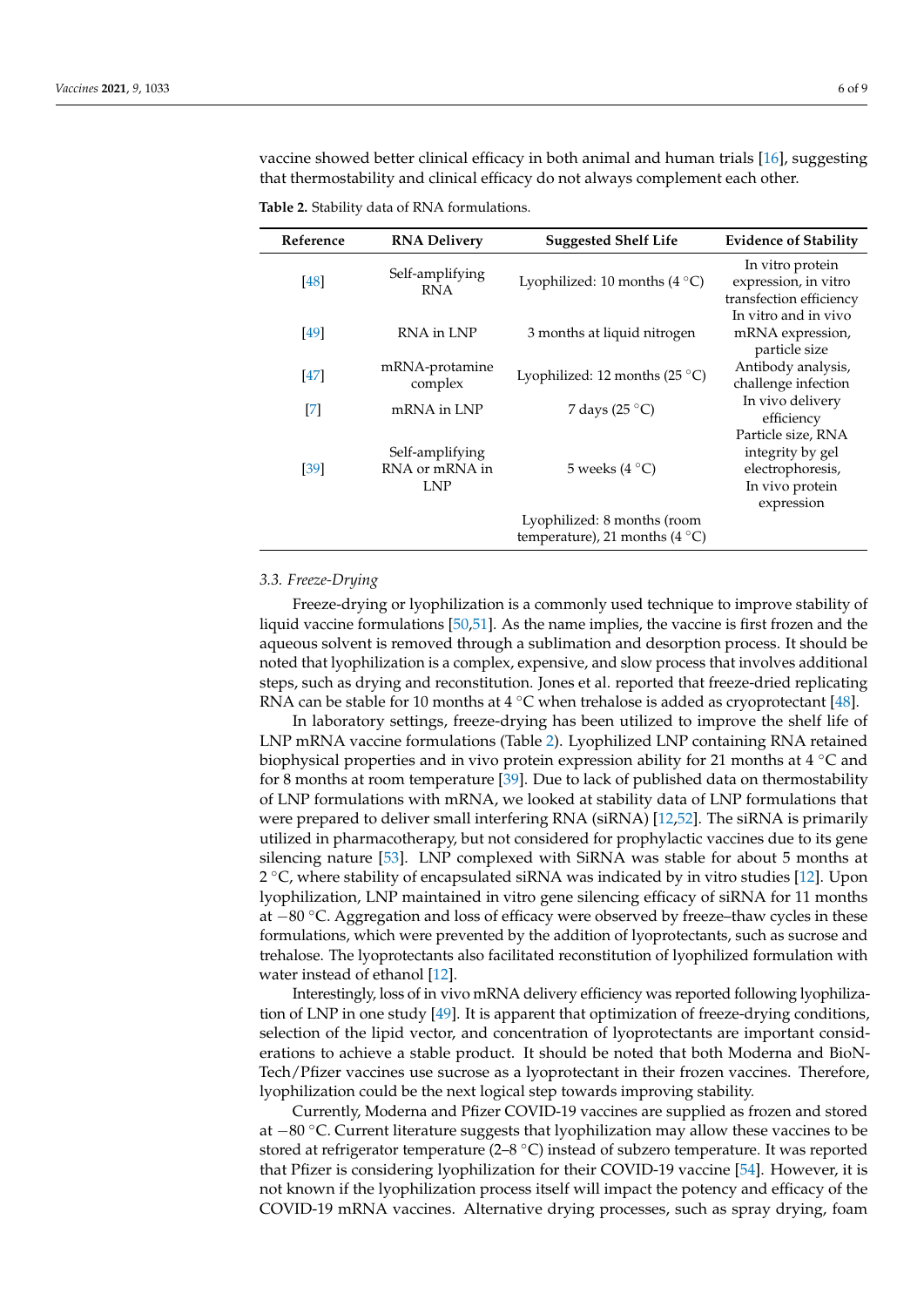drying, spray-freeze drying, vacuum drying, and supercritical fluid drying have been successfully employed to improve stability of biopharmaceutical formulations, including vaccines [\[55,](#page-8-16)[56\]](#page-8-17), which could also have the potential to improve stability of mRNA vaccines.

### **4. Conclusions**

The field of mRNA vaccine development is rapidly evolving. At present, many mRNA vaccines are in clinical trials for different diseases, including influenza and cancer [\[9\]](#page-7-2). One of the major challenges of mRNA vaccines is the lack of thermostability and ultra-cold storage requirement. A thermostable vaccine (CvnCoV) from CureVac showed clinical efficacy below 50% [\[17\]](#page-7-10), which indicates that developing a thermostable vaccine with 'high clinical efficacy' remains a challenge for the time being [\[17\]](#page-7-10). In this review, we have outlined the stability and storage data of various mRNA COVID-19 vaccines. The stability data of mRNA vaccines are rare in the literature, indicating well-designed mechanistic studies using different excipients, storage temperatures, and longer periods of time should be conducted to fill the existing gaps in knowledge. Based on the limited information available, we reached a conclusion that the lack of thermostability is related to the fragile nature of synthetic mRNA used in these vaccines.

We also concluded that the thermostability of mRNA vaccines can be improved, with or without major changes in the formulation. For example, lyophilization or alternative methods of drying of mRNA LPN suspension will be viable options to improve the stability and storage conditions of mRNA vaccines. Secondly, thermostability of vaccines can be improved by optimizing the mRNA sequence. After initial failure in the clinical trial with their first thermostable vaccine, CureVac is now pursuing a second COVID-19 vaccine with mRNA optimized in the noncoding region [\[26\]](#page-7-19). Thirdly, the excipients, such as lipid and cholesterol in LPN, can make the vaccine prone to oxidative degradation; thus, stability of vaccines can be improved by optimizing the components and manufacturing process of nanoparticles. Finally, a theoretical study suggests that redesigning mRNA to form double-stranded regions could be another option to improve stability of vaccines [\[22\]](#page-7-15). Overall, many potential strategies remain to be explored to overcome the challenges of stability and storage of COVID-19 mRNA vaccines.

**Author Contributions:** Conceptualization, M.A.R.; resources, M.N.U.; data curation, M.A.R.; writing—original draft preparation, M.A.R. and M.N.U.; writing—review and editing, M.N.U.; Supervision, M.N.U. and M.A.R. All authors have read and agreed to the published version of the manuscript.

**Funding:** This research received no external funding.

**Institutional Review Board Statement:** Not applicable.

**Informed Consent Statement:** Not applicable.

**Data Availability Statement:** Data are available in correspondent journal.

**Conflicts of Interest:** The authors declare no conflict of interest.

#### **References**

- <span id="page-6-0"></span>1. John Hopkins University. COVID-19 Dashboard. Available online: <https://coronavirus.jhu.edu/map.html> (accessed on 4 August 2021).
- <span id="page-6-1"></span>2. Craven, J. COVID-19 Vaccine Tracker. Available online: [https://www.raps.org/news-and-articles/news-articles/2020/3/covid-](https://www.raps.org/news-and-articles/news-articles/2020/3/covid-19-vaccine-tracker)[19-vaccine-tracker](https://www.raps.org/news-and-articles/news-articles/2020/3/covid-19-vaccine-tracker) (accessed on 25 August 2021).
- <span id="page-6-5"></span>3. Batty, C.J.; Heise, M.T.; Bachelder, E.M.; Ainslie, K.M. Vaccine formulations in clinical development for the prevention of severe acute respiratory syndrome coronavirus 2 infection. *Adv. Drug Deliv. Rev.* **2020**, *169*, 168–189. [\[CrossRef\]](http://doi.org/10.1016/j.addr.2020.12.006)
- <span id="page-6-2"></span>4. Tregoning, J.S.; Brown, E.S.; Cheeseman, H.M.; Flight, K.E.; Higham, S.L.; Lemm, N.; Pierce, B.F.; Stirling, D.C.; Wang, Z.; Pollock, K.M. Vaccines for COVID-19. *Clin. Exp. Immunol.* **2020**, *202*, 162–192. [\[CrossRef\]](http://doi.org/10.1111/cei.13517)
- <span id="page-6-3"></span>5. Baden, L.R.; El Sahly, H.M.; Essink, B.; Kotloff, K.; Frey, S.; Novak, R.; Diemert, D.; Spector, S.A.; Rouphael, N.; Creech, B.; et al. Efficacy and safety of the mRNA-1273 SARS-CoV-2 vaccine. *N. Engl. J. Med.* **2021**, *384*, 403–416. [\[CrossRef\]](http://doi.org/10.1056/NEJMoa2035389) [\[PubMed\]](http://www.ncbi.nlm.nih.gov/pubmed/33378609)
- <span id="page-6-4"></span>6. Polack, F.P.; Thomas, S.J.; Kitchin, N.; Absalon, J.; Gurtman, A.; Lockhart, S.; Perez, J.L.; Marc, G.P.; Moreira, E.D.; Zerbini, C.; et al. Safety and efficacy of the BNT162b2 mRNA Covid-19 vaccine. *N. Engl. J. Med.* **2020**, *383*, 2603–2615. [\[CrossRef\]](http://doi.org/10.1056/NEJMoa2034577) [\[PubMed\]](http://www.ncbi.nlm.nih.gov/pubmed/33301246)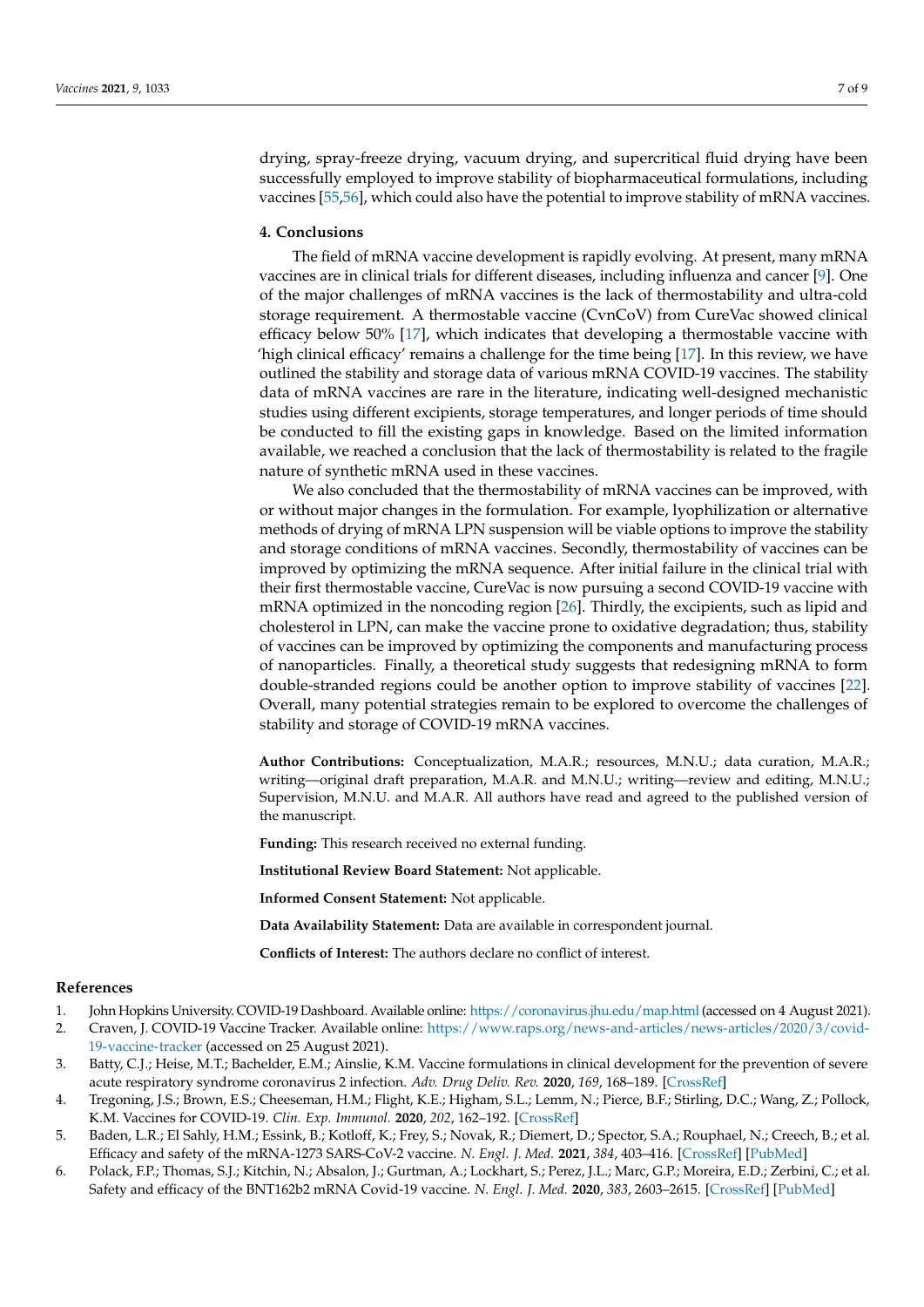- <span id="page-7-0"></span>7. Zhang, N.; Li, X.; Deng, Y.; Zhao, H.; Huang, Y.; Yang, G.; Huang, W.-J.; Gao, P.; Zhou, C.; Zhang, R.-R.; et al. A thermostable mRNA vaccine against COVID-19. *Cell* **2020**, *182*, 1271–1283. [\[CrossRef\]](http://doi.org/10.1016/j.cell.2020.07.024) [\[PubMed\]](http://www.ncbi.nlm.nih.gov/pubmed/32795413)
- <span id="page-7-1"></span>8. Sahin, U.; Muik, A.; Derhovanessian, E.; Vogler, I.; Kranz, L.M.; Vormehr, M.; Baum, A.; Pascal, K.; Quandt, J.; Maurus, D.; et al. COVID-19 vaccine BNT162b1 elicits human antibody and TH 1 T cell responses. *Nature* **2020**, *586*, 594–599. [\[CrossRef\]](http://doi.org/10.1038/s41586-020-2814-7) [\[PubMed\]](http://www.ncbi.nlm.nih.gov/pubmed/32998157)
- <span id="page-7-2"></span>9. Verbeke, R.; Lentacker, I.; De Smedt, S.C.; Dewitte, H. Three decades of messenger RNA vaccine development. *Nano Today* **2019**, *28*, 100766. [\[CrossRef\]](http://doi.org/10.1016/j.nantod.2019.100766)
- <span id="page-7-3"></span>10. Pascolo, S. Messenger RNA-based vaccines. *Expert Opin. Biol. Ther.* **2004**, *4*, 1285–1294. [\[CrossRef\]](http://doi.org/10.1517/14712598.4.8.1285)
- <span id="page-7-4"></span>11. Pascolo, S. Synthetic messenger RNA-based vaccines: From scorn to hype. *Viruses* **2021**, *13*, 270. [\[CrossRef\]](http://doi.org/10.3390/v13020270)
- <span id="page-7-5"></span>12. Ball, R.L.; Bajaj, P.; Whitehead, K.A. Achieving long-term stability of lipid nanoparticles: Examining the effect of pH, temperature, and lyophilization. *Int. J. Nanomed.* **2017**, *12*, 305. [\[CrossRef\]](http://doi.org/10.2147/IJN.S123062)
- <span id="page-7-6"></span>13. Crommelin, D.J.; Anchordoquy, T.J.; Volkin, D.B.; Jiskoot, W.; Mastrobattista, E. Addressing the cold reality of mRNA vaccine stability. *J. Pharm. Sci.* **2021**, *110*, 997–1001. [\[CrossRef\]](http://doi.org/10.1016/j.xphs.2020.12.006) [\[PubMed\]](http://www.ncbi.nlm.nih.gov/pubmed/33321139)
- <span id="page-7-7"></span>14. Schoenmaker, L.; Witzigmann, D.; Kulkarni, J.A.; Verbeke, R.; Kersten, G.; Jiskoot, W.; Crommelin, D.J.A. mRNA-lipid nanoparticle COVID-19 vaccines: Structure and stability. *Int. J. Pharm.* **2021**, *601*, 120586. [\[CrossRef\]](http://doi.org/10.1016/j.ijpharm.2021.120586)
- <span id="page-7-8"></span>15. European Medicines Agency. More Flexible Storage Conditions for BioNTech/Pfizer's COVID-19 Vaccine. Available online: [https:](https://www.ema.europa.eu/en/news/more-flexible-storage-conditions-biontechpfizers-covid-19-vaccine) [//www.ema.europa.eu/en/news/more-flexible-storage-conditions-biontechpfizers-covid-19-vaccine](https://www.ema.europa.eu/en/news/more-flexible-storage-conditions-biontechpfizers-covid-19-vaccine) (accessed on 17 May 2021).
- <span id="page-7-9"></span>16. Rauch, S.; Roth, N.; Schwendt, K.; Fotin-Mleczek, M.; Mueller, S.O.; Petsch, B. mRNA-based SARS-CoV-2 vaccine candidate CVnCoV induces high levels of virus-neutralising antibodies and mediates protection in rodents. *NPJ Vaccines* **2021**, *6*, 1–9. [\[CrossRef\]](http://doi.org/10.1038/s41541-021-00311-w)
- <span id="page-7-10"></span>17. Cohen, J. What went wrong with CureVac's mRNA vaccine? *Science* **2021**, *372*, 1381. [\[CrossRef\]](http://doi.org/10.1126/science.372.6549.1381)
- <span id="page-7-11"></span>18. Huang, Q.; Zeng, J.; Yan, J. COVID-19 mRNA vaccines. *J. Genet. Genom.* **2021**, *48*, 107–114. [\[CrossRef\]](http://doi.org/10.1016/j.jgg.2021.02.006)
- <span id="page-7-12"></span>19. World Health Organization. *Monitoring Vaccine Wastage at Country Level: Guidelines for Programme Managers*; World Health Organization: Geneva, Switzerland, 2005.
- <span id="page-7-13"></span>20. Blakney, A.K.; Ip, S.; Geall, A.J. An update on self-amplifying mRNA vaccine development. *Vaccines* **2021**, *9*, 97. [\[CrossRef\]](http://doi.org/10.3390/vaccines9020097)
- <span id="page-7-14"></span>21. Houseley, J.; Tollervey, D. The many pathways of RNA degradation. *Cell* **2009**, *136*, 763–776. [\[CrossRef\]](http://doi.org/10.1016/j.cell.2009.01.019) [\[PubMed\]](http://www.ncbi.nlm.nih.gov/pubmed/19239894)
- <span id="page-7-15"></span>22. Wayment-Steele, H.K.; Kim, D.S.; Choe, C.A.; Nicol, J.J.; Wellington-Oguri, R.; Sperberg, R.A.P.; Huang, P.-S.; Participants, E.; Das, R. Theoretical basis for stabilizing messenger RNA through secondary structure design. *bioRxiv* **2020**. [\[CrossRef\]](http://doi.org/10.1101/2020.08.22.262931)
- <span id="page-7-16"></span>23. Klauer, A.A.; van Hoof, A. Degradation of mRNAs that lack a stop codon: A decade of nonstop progress. *Wiley Interdiscip. Rev. RNA* **2012**, *3*, 649–660. [\[CrossRef\]](http://doi.org/10.1002/wrna.1124)
- <span id="page-7-17"></span>24. Binzel, D.W.; Li, X.; Burns, N.; Khan, E.; Lee, W.; Chen, L.-C.; Ellipilli, S.; Miles, W.; Soon Ho, Y.; Guo, P. Thermostability, Tunability, and Tenacity of RNA as Rubbery Anionic Polymeric Materials in Nanotechnology and Nanomedicine—Specific Cancer Targeting with Undetectable Toxicity. *Chem. Rev.* **2021**, *121*, 1322–1335. [\[CrossRef\]](http://doi.org/10.1021/acs.chemrev.1c00009)
- <span id="page-7-18"></span>25. Wadhwa, A.; Aljabbari, A.; Lokras, A.; Foged, C.; Thakur, A. Opportunities and challenges in the delivery of mRNA-based vaccines. *Pharmaceutics* **2020**, *12*, 102. [\[CrossRef\]](http://doi.org/10.3390/pharmaceutics12020102)
- <span id="page-7-19"></span>26. Roth, N.; Schoen, J.; Hoffmann, D.; Thran, M.; Thess, A.; Mueller, S.O.; Petsch, B.; Rauch, S. CV2CoV, an enhanced mRNAbased SARS-CoV-2 vaccine candidate, supports higher protein expression and improved immunogenicity in rats. *bioRxiv* **2021**. [\[CrossRef\]](http://doi.org/10.1101/2021.05.13.443734)
- <span id="page-7-20"></span>27. Gebre, M.; Rauch, S.; Roth, N.; Yu, J.; Chandrashekar, A.; Mercado, N.B.; He, X.; Liu, J.; McMahan, K.; Martinot, A.; et al. Optimization of Non-Coding Regions Improves Protective Efficacy of an mRNA SARS-CoV-2 Vaccine in Nonhuman Primates. *bioRxiv* **2021**. [\[CrossRef\]](http://doi.org/10.1101/2021.08.13.456316)
- <span id="page-7-21"></span>28. Lundstrom, K. Alphavirus vectors for vaccine production and gene therapy. *Expert Rev. Vaccines* **2003**, *2*, 445–459. [\[CrossRef\]](http://doi.org/10.1586/14760584.2.3.445) [\[PubMed\]](http://www.ncbi.nlm.nih.gov/pubmed/12903809)
- 29. Ehrengruber, M.U.; Schlesinger, S.; Lundstrom, K. Alphaviruses: Semliki Forest virus and Sindbis virus vectors for gene transfer into neurons. *Curr. Protoc. Neurosci.* **2011**, *57*, 4–22. [\[CrossRef\]](http://doi.org/10.1002/0471142301.ns0422s57)
- <span id="page-7-22"></span>30. Rozovics, J.M.; Chase, A.J.; Cathcart, A.L.; Chou, W.; Gershon, P.D.; Palusa, S.; Wilusz, J.; Semler, B.L. Picornavirus modification of a host mRNA decay protein. *mBio* **2012**, *3*, 431. [\[CrossRef\]](http://doi.org/10.1128/mBio.00431-12)
- <span id="page-7-23"></span>31. Lundstrom, K. RNA viruses as tools in gene therapy and vaccine development. *Genes* **2019**, *10*, 189. [\[CrossRef\]](http://doi.org/10.3390/genes10030189) [\[PubMed\]](http://www.ncbi.nlm.nih.gov/pubmed/30832256)
- <span id="page-7-24"></span>32. Schott, J.W.; Morgan, M.; Galla, M.; Schambach, A. Viral and synthetic RNA vector technologies and applications. *Mol. Ther.* **2016**, *24*, 1513–1527. [\[CrossRef\]](http://doi.org/10.1038/mt.2016.143)
- <span id="page-7-25"></span>33. Ulkoski, D.; Bak, A.; Wilson, J.T.; Krishnamurthy, V.R. Recent advances in polymeric materials for the delivery of RNA therapeutics. *Expert Opin. Drug Deliv.* **2019**, *16*, 1149–1167. [\[CrossRef\]](http://doi.org/10.1080/17425247.2019.1663822) [\[PubMed\]](http://www.ncbi.nlm.nih.gov/pubmed/31498013)
- <span id="page-7-26"></span>34. de Ilarduya, C.T.; Sun, Y.; Düzgüneş, N. Gene delivery by lipoplexes and polyplexes. *Eur. J. Pharm. Sci.* 2010, 40, 159-170. [\[CrossRef\]](http://doi.org/10.1016/j.ejps.2010.03.019)
- <span id="page-7-27"></span>35. Hassett, K.J.; Benenato, K.E.; Jacquinet, E.; Lee, A.; Woods, A.; Yuzhakov, O.; Himansu, S.; Deterling, J.; Geilich, B.M.; Ketova, T.; et al. Optimization of lipid nanoparticles for intramuscular administration of mRNA vaccines. *Mol. Ther. Nucleic Acids* **2019**, *15*, 1–11. [\[CrossRef\]](http://doi.org/10.1016/j.omtn.2019.01.013) [\[PubMed\]](http://www.ncbi.nlm.nih.gov/pubmed/30785039)
- <span id="page-7-28"></span>36. Gao, Y.; Yang, K.; Shelling, A.N.; Wu, Z. Nanotechnology-Enabled COVID-19 mRNA Vaccines. *Encyclopedia* **2021**, *1*, 773–780. [\[CrossRef\]](http://doi.org/10.3390/encyclopedia1030059)
- <span id="page-7-29"></span>37. Aldosari, B.N.; Alfagih, I.M.; Almurshedi, A.S. Lipid nanoparticles as delivery systems for RNA-based vaccines. *Pharmaceutics* **2021**, *13*, 206. [\[CrossRef\]](http://doi.org/10.3390/pharmaceutics13020206)